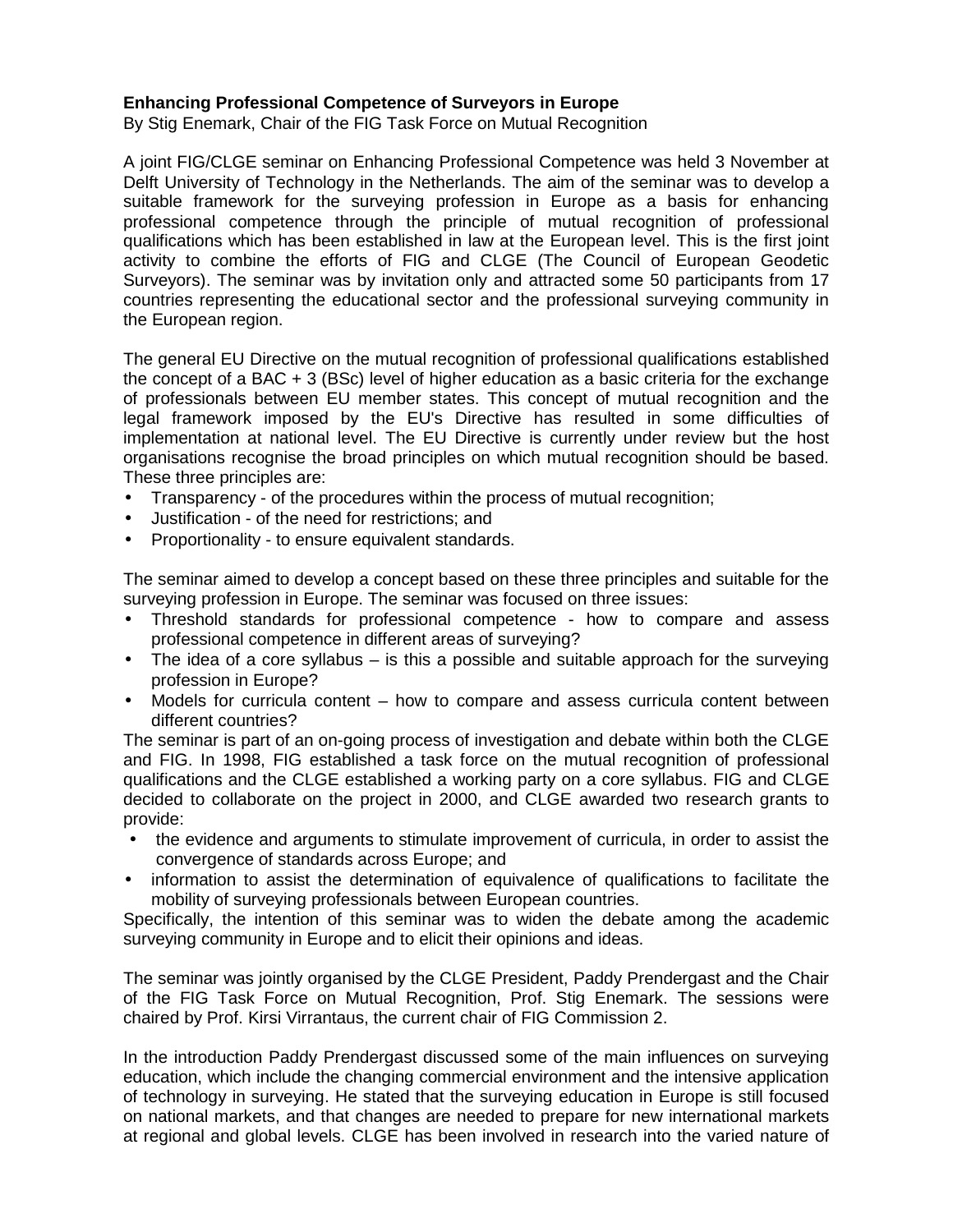surveying within Europe, as demonstrated by the Allan Report (http://www.ge.ucl.ac.uk/clge/allan\_report/). Stig Enemark described the seminar as paving the way for professional competence in Europe, which is a goal shared by both the CLGE and FIG. He discussed the changes in the profession within Europe and in employment patterns and emphasised that "the only constant is change". In such a dynamic professional environment, the educational base must be flexible and interdisciplinary, and the graduates must be adaptable to cope with these future changes. University graduation should therefore be seen as only the first step in a lifelong educational carrier.

Dr. Frances Plimmer from the University of Glamorgan gave a presentation, which outlined the methodology applied by the EU Directive to the process of achieving the mutual recognition of professional qualifications. She explained that the directive does not directly affect employment or the process of licensing surveyors; it only gives surveyors from another EU country the right to have their professional qualifications treated as equivalent to those acquired by the nationals from any other EU country. The process of becoming "qualified" varies throughout Europe. In some countries, it is merely by holding an academic qualification that a surveyor is "qualified", although to undertake certain surveying tasks, it is also necessary to become licensed, a process often controlled by the state. In other countries, there are sub-state private organisations, which regulate both education and professional qualifications. The delegates at the seminar agreed to contribute further detailed information in this area. One of the outcomes of the ongoing research will be to identify and publicise the different national models for becoming a "qualified" surveyor in Europe. This should improve the understanding of the processes and thereby enable appropriate organisations to administer the terms of the mutual recognition directive effectively within the field of surveying.

Rob Ledger from the Royal Institution of Chartered Surveyors described the CLGE project to identify a core syllabus. The aim was to raise the baseline quality of surveying education and also improve the mobility of surveyors in practice. He outlined the problems of listing common subjects in all EU universities to create a core syllabus. These problems relate to market diversity and cultures. Course content is based on market requirements and academic institutions are concerned to equip students to meet market needs. Also, the definition of a "surveyor" does not always reflect the nature and activities of "surveying" in a given market; and professional work varies in different countries according to the way professions have developed over time in different European countries. In terms of educational policies there is an input/output debate, with the "input" basis concentrating on topics and hours studied; whereas the "output" focused on the competencies of the graduates who leave universities. Professional course assessment models ranged from selfassessment to accreditation. The inter-relationship between education, industry, profession and government is very different throughout Europe. All this diversity has an implication for a core syllabus. The profession, instead, needs to understand and provide information on different competency and educational models that have been successful in meeting evolving market needs.

Professor Hans Mattsson from the Royal Institute of Technology, Stockholm presented his ongoing research on surveying curricula in Europe. His analysis is based on the Allan Report providing information on the educational programmes and the professional duties of land surveyors in the European countries. Despite some identified drawbacks in the methodology of this report the information was used to identify different models for curricula content compared to professional practice. The analysis also included comparison of the university course structures in Sweden, Spain, Germany, Denmark and Ireland on the basis of subject content and hours studied. Some European countries have a "broad" surveying profession (e.g. the Nordic countries), while others have a more "narrow" profession. He identified the dichotomy of a narrow education and a broad profession and discussed how professional